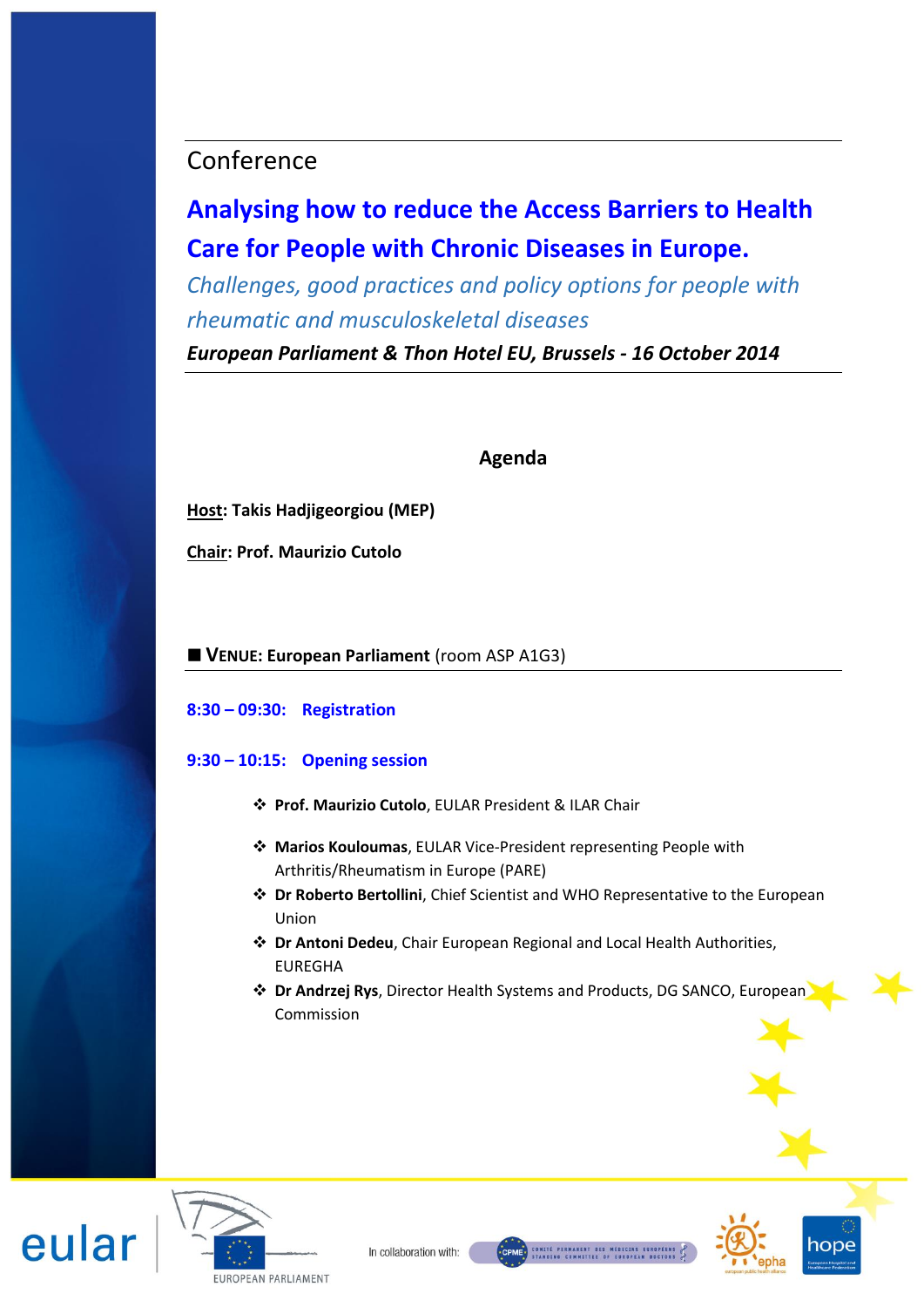#### **10.15 – 11:15: State of play in access to health care**

 **Financial crisis and the impact on the provision of health care services in Europe**

Willy Palm, Dissemination development Officer, European Observatory on Health Systems and Policies

- **Burden of RMDs and other chronic diseases** Prof. Anthony Woolf, Bone and Joint Decade / Global Burden of Disease Study
- **How does access to health care differ throughout Europe?**  Diana Skingle, Chairperson of EULAR Standing Committee of PARE
- **Young and older people with chronic diseases: specific needs and costs in access to health care?**

Marja Pijl, AGE Platform

- **How to optimize the cost/effect ratio when we treat?** Prof. Annelies Boonen, Academic Hospital Maastricht & EULAR
- **Q&A**

### **11.15 – 11:30: Coffee break**

#### **11.30 – 12:15: Innovative approaches in health care**

- **Chronic inflammation and pain: a common pathological platform and treatment target in chronic diseases** Prof. Maurizio Cutolo, EULAR President & ILAR Chair
- **Care trajectories for chronic diseases** Prof. Bruno Fautrel, Université Pierre et Marie Curie Paris 6
- **Towards innovative approaches in patient empowerment: Patient activation** Ailsa Bosworth, Chief Executive, National Rheumatoid Arthritis Society, NRAS, United Kingdom
- **Early intervention in Musculoskeletal Disability** Prof. Juan Jover, Fit for Work Europe and Head Rheumatology Service, Hospital Clínico San Carlos Madrid
- **Q&A**

#### **VENUE: Thon Hotel EU (Rue de la Loi 75 – 1040 Brussels)**

#### **12:45 – 13:15: Lunch**

#### **13:30 – 15:00: Workshops**

#### **Workshop 1:**

Topic: Health systems responses to financial constraints Co-organiser: **European Public Health Alliance, EPHA** Chairs: Prof. Annelies Boonen (Academic Hospital Maastricht & EULAR) and Sascha Marschang (EPHA)